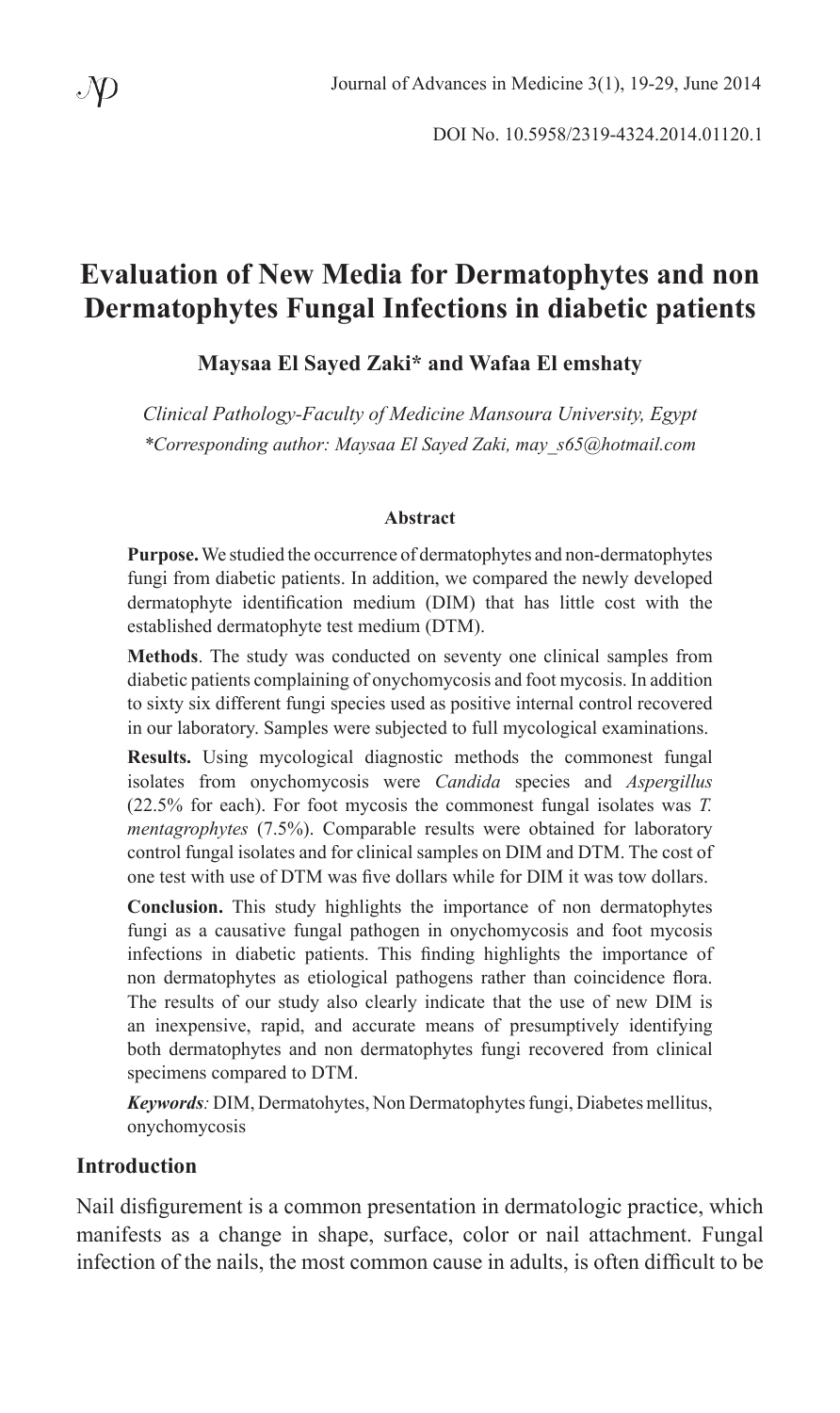differentiated clinically from primary nail diseases such as psoriasis.

Dermatophytes are usually assumed as the principal causative agents of abnormal nails. However, dermatologists are frequently faced with treatment failure and microbiologists are frequently faced with failure to isolate dermatophytes in culture, this may be due to a possible infection by nondermatophyte molds (NDM).

NDMs are filamentous fungi that are commonly found in nature as soil saprophytes and plant pathogens  $[1, 2]$ . It is not known whether infection with NDMs can occur as a primary infection on healthy nails or exist only as secondary invaders living saprophytically in nail plates already damaged by trauma, ischemia or other diseases especially dermatophyte infection. NDMs regularly identified in onychomycosis include *Scytalidium* species (spp.), *Scopulariopsis, Fusarium, Acremonium and Aspergillus* spp. [3].

Generally, diabetic patients are more susceptible to skin infections. Although the overall incidence of skin mycoses in diabetics is not higher as compared with healthy population, diabetics seem to suffer from certain types of mycoses more frequently like tinea pedis and onychomycosis [4].

For laboratory diagnosis culture is a valuable adjunct to direct microscopy and is essential to identify more dermatophytes [1]. The common used media is dermatophyte test medium. Dermatophyte test medium was developed during the Vietnam War for rapid identification of dermatophytes from soldiers with ringworm infections [5, 6].

It was also reported that non dermatophytic fungi caused a color change on DTM, thereby giving false-positive results<sup>[7, 8]</sup>. A new medium, termed dermatophyte identification medium (DIM), was developed that mainly used bromocresol purple (1.6 mg/ml) as an indicator of dermatophytes growth with production of alkaline metabolites turning the medium from light green into purple color [9]. Improvements introduced in DIM included incubation at 37°C and the use of an increased concentration of cycloheximide [10]. However, few reports evaluated DIM as primary isolating media from clinical samples  $[9, 10]$ and no reports evaluated it in diabetic patients.

 The purpose of this study was to highlight the occurrence of non dermatophytes as causative fungal pathogen in onychomycosis and foot mycosis in diabetic patients. In addition, we assessed the utility of DIM for identifications for dermatophytes, yeasts and molds causing superficial fungal infections in diabetic patients.

#### **Materials and Methods**

Seventy one diabetic patients complaining of superficial fungal infections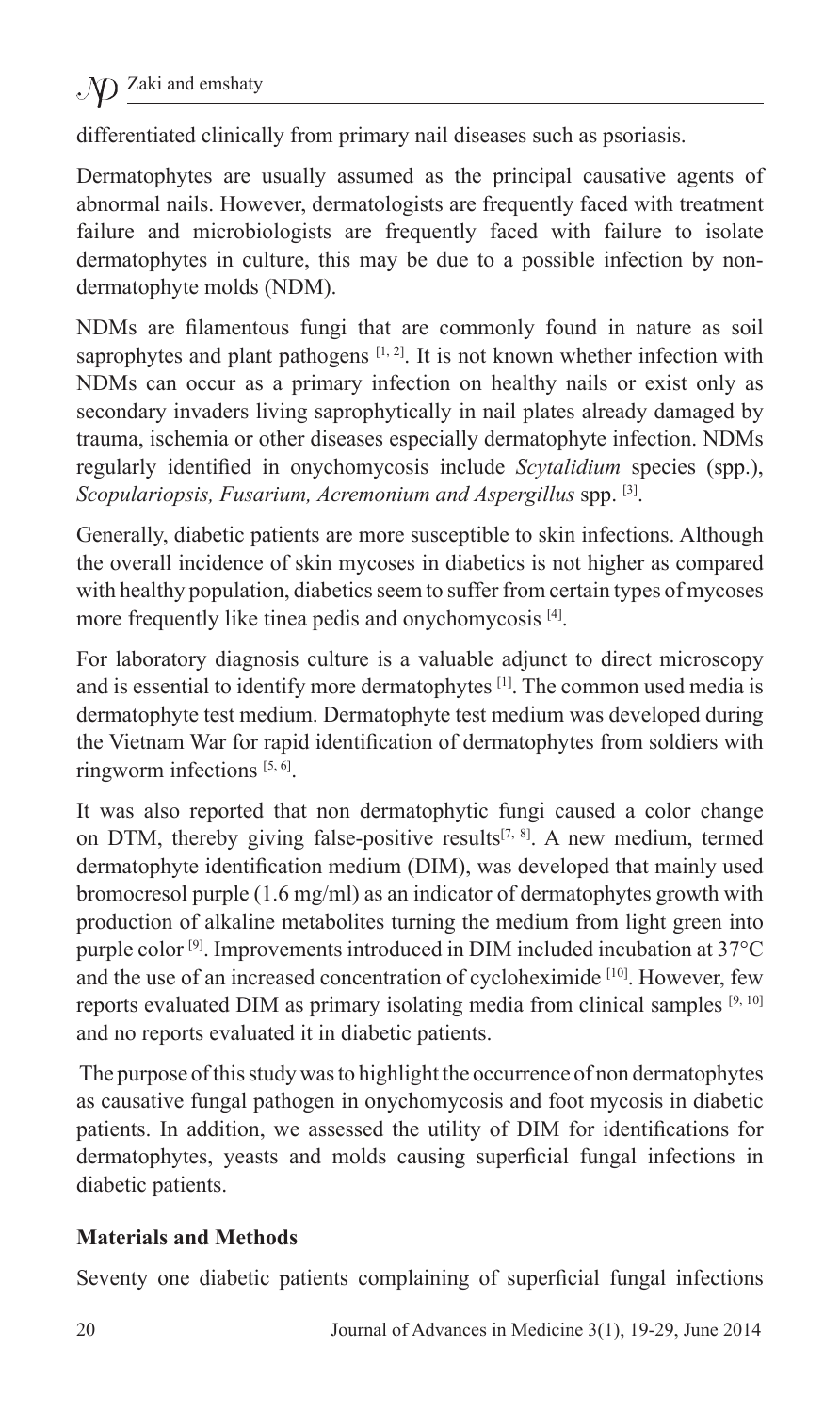attending out patients' clinic of Dermatology in Mansoura University were included in the present study. They were twenty six patients with foot mycosis and forty five patients with onychomycosis. Informed written consent was taken from each patient. The study was approved by ethical committee of Mansoura University. Sixty six different fungal isolates recovered in Mycological lab were included as control strains in the study.

**Clinical Samples:** Clinical examination was performed and specimens were collected from all patients in three separate occasions after disinfection with 70% alcohol and were kept in dry sterile containers. The suspiciously infected skin around infected toes was scraped and nail eclipses, scrapings or subangular curette were collected from suspected nails with onychomycosis.

The clinical specimens were subjected to direct microscopic examination using 10-20% KOH solution with methylene blue and culture on both DTM (ACU-DTM; Accuderm, Ft. Lauderdale, FL) and DIM media. Triplicate culture was performed for each sample on both media [9].

**DIM Preparation** DIM containing dextrose (20 mg/ml), neopeptone (10 mg/ ml), cycloheximide (4 mg/ml), penicillin (20 U/ml), streptomycin (40 U/ml) and bromocresol purple (0.2gm/L) was prepared. Dextrose, neopeptone and agar were dissolved in water. Bromocresol purple solution was prepared and added to the above solution, which was then autoclaved. The medium was cooled and aseptically filter sterilized. Then, penicillin, streptomycin, and cycloheximide (4 mg/ml) were added, the pH level was adjusted to within a range of 5.5 to 5.7, and the medium was dispensed into tubes. Prepared media with no cyclohexamide were also poured to avoid inhibition of growth of other than *Candida albicans* species. The medium is light brown, and it can be stored at 4 to 8°C for 4 to 6 months. The growth of fungus turns the medium into purple color. *Trichophyton mentagrophytes* was used as positive control and uninoculated medium was used as negative control.

## **Fungal Culture**

#### *For Control strains*

A portion of each original culture was grown for 5 to 7 days on Sabouraud dextrose agar (Difco) containing 40 μg of gentamicin per ml and 25 μg of chloramphenicol per ml (supplemented agar is referred to as SAB+ medium). The cultures were aseptically transferred onto two slants containing SAB+ medium and two slants containing DIM and DTM and these slants were incubated at 27°C for 5 to 7 days. These slants were observed daily for growth on SAB+ medium, for color change from light green to purple on DIM and color change of DTM to red color. The results were considered to be negative if either no growth was seen on SAB+ medium or no purple color was evident

Journal of Advances in Medicine 3(1), 19-29, June 2014 21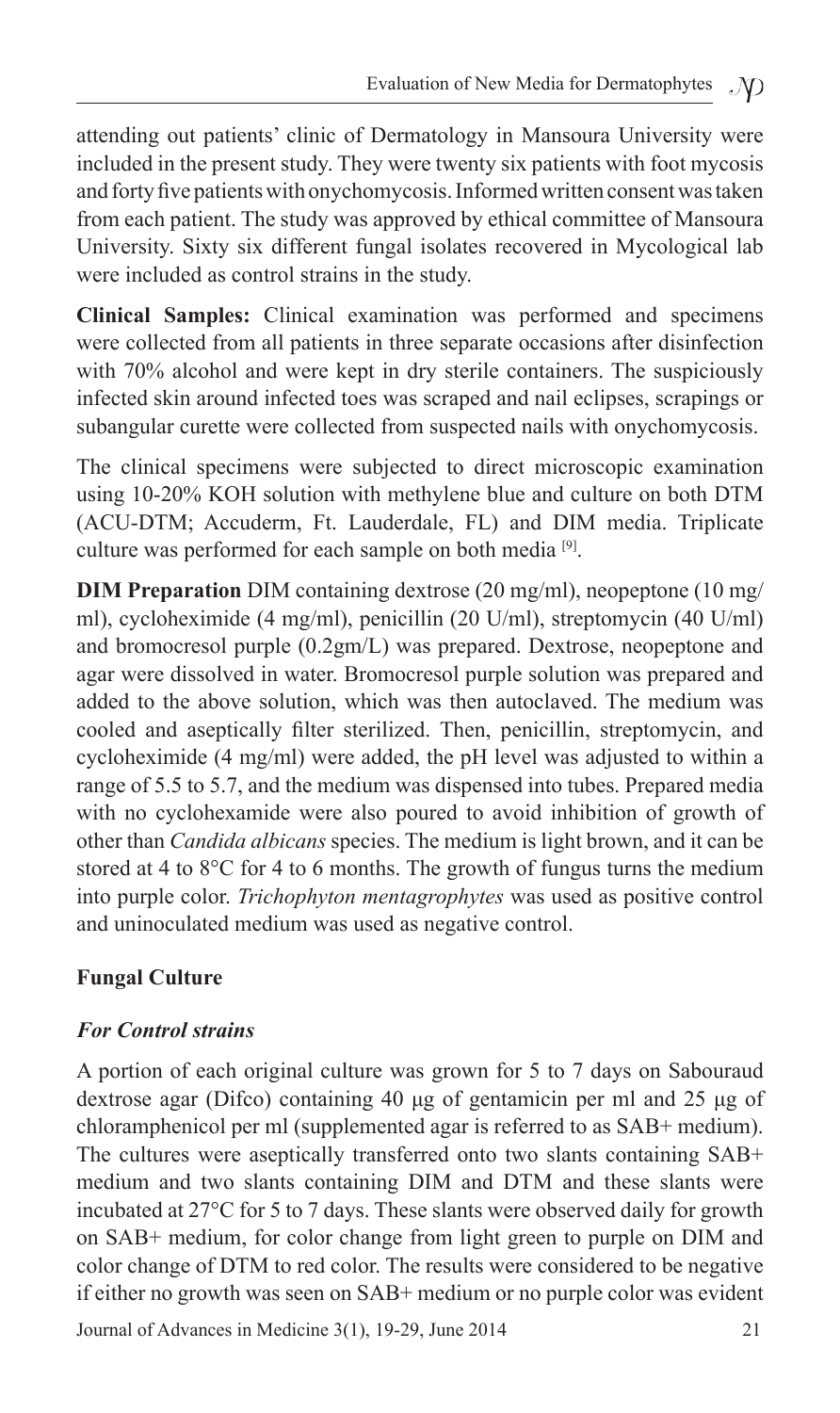on DIM and no red color on DTM.

### *For Clinical Samples*

**Microscopic examination** was performed using 20% potassium hydroxide (KOH) preparation. The material was placed on a glass slide and 20% KOH was added. The addition of dimethyl sulfoxide (DMSO) to KOH solution was often helpful because of the thickness of the debris. The glass slide was heated for a minute or so under a cover glass then examined microscopically for the presence of fungal elements: spores and hyphae.

**Duplicate cultures**: Portions of the specimens were aseptically inoculated onto three DIM and three DTM. The slants were incubated at 27°C for four weeks. Examination of fungal colonies on different slants was done for growth morphology, colonial appearance, surface texture, shape, size, color, rate of growth, under surface and edge.

**A wet mount preparation** of the growth was stained by lactophenol cotton blue stain for easier visualization and examination of fungal elements and the identification of conidia morphology and arrangement. The set criteria for the diagnosis of onychomycosis due to non-dermatophytic molds were: (1) Observation of fungal elements in 15% KOH-preparations made from nail scrapings, (2) growth of the same mold in all three consecutive cultures of the specimens taken three times from the same patient with one-week intervals, (3) no growth of a dermatophyte or yeast in three consecutive cultures [10].

#### **Phenotypic Identification of Fungal isolates**

Culture characteristics such as surface texture, topography and pigmentation were reported for each isolate. Microscopic examination was then performed for detection of specific microconidia, macroconidia and chlamydospore.

If rapid microscopic examination was not conclusive more detailed examination of the preparation was performed in order to distinguish other structures that could assist in identification such as spiral and racquet hyphae, favic chandeliers and nodular bodies. It was sometimes useful to determine the effect of certain media and growth factors on the development of the colony potato dextrose agar is a reference medium especially for the production of pigment.as in example Trichophyton rubrum and it is usefull in differentiation of T.rubrum from T.mentagrophytes. Rice grains were used to differentiate Microsporum audouini and Microsporum canis as the former grow poorly on this media [9]. The morphologies of all Candida species were determined by microscopic examination and biochemical identification was performed through the use of API 20C (bioMerieux, Hazelwood, Mo.). Asperigyllus species were identified by characteristic sporing head seen on microscopic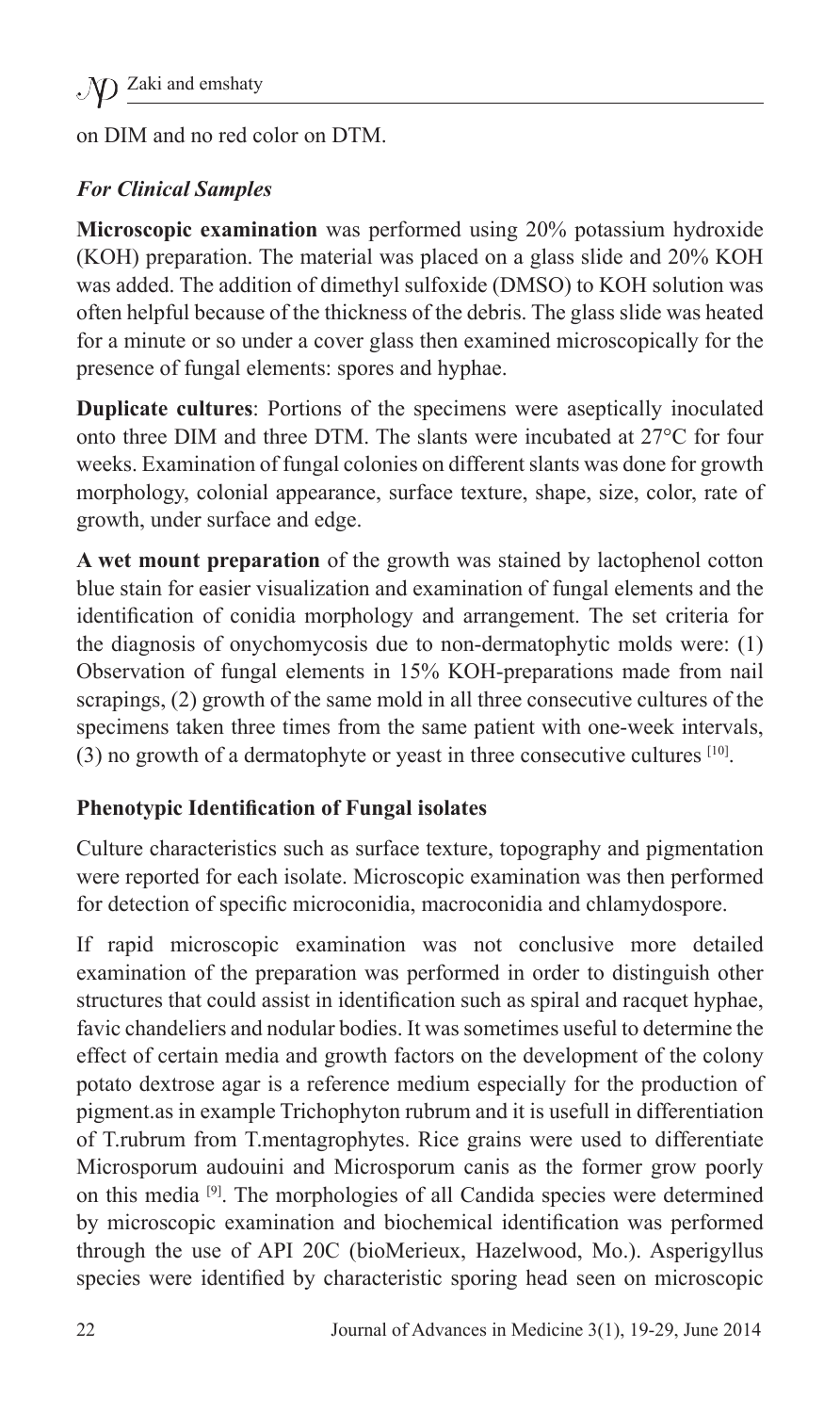examination and by strong colors and by marked color that it confers on the colony.

#### **Results and Discussion**

The study was carried on 71 diebetic patients with type II diabetes mellitus. They were 40 females and 31 males with age range 45-55 years. Clinical samples were 26 skin scales samples from patients with foot mycosis, 45 nails clips from patients with onychomycosis.

#### **For Clinical Samples**

Thirty five clinical samples had growth on DIM and forty samples had growth on DTM. The fungal isolates from the diabetic patients were *dermatophytes and non dermatophytes fungi with ratio* 52.5% and 47.5% respectively for DTM and 51.4% and 48.6% respectively, Table 1.

|                               | DTM DIM           |  |  |
|-------------------------------|-------------------|--|--|
| <b>Type of fungal Isolate</b> | No. $\%$ No. $\%$ |  |  |
| Dermatohytes                  | 21 52.5 18 51.4%  |  |  |
| <b>NDF</b>                    | 19 47.5 17 48.6%  |  |  |
| Total                         | 40 100\% 35 100\% |  |  |

**Table 1. Dermatophytes and Non Dermatophytes fungi isolated from Paetients**

For cases with foot mycosis dermatophytes had higher rate of isolation (15%  $& 14.3\%$  for DTM and DIM respectively). While for onychomycosis the NDF had the higher proportion of isolation (40%, 37.1% on DTM & DIM respectively). The commonest dermatophyte associated with foot mycosis was *T. mentagrophytes*. The commonest NDF associated with onychomycosis were Candida albicans and Aspergillus (22.5%), Table 2.

Only ten samples (25%) had positive direct microscopic examination for fungus. Those samples had positive culture, data not shown.

Figure (1) Demonstrates *T. rubrum* growth on DIM.

Color change to violet was observed with all dermatophytes growth on DIM except with 2 isolates of *Trichophyton rubrum (T. rubrum*) & *T. tonsurans* while DTM turned red with all dermatophytes isolates. The mean growth durations on both media were comparable, table 3.

For fungal isolates used as control for both media 34/38 isolates were recovered on DIM and 4 isolates fail to grow. These isolates were *T. violaceum, T. tonsurans, T. rubrum and T. verrucosum* while DTM support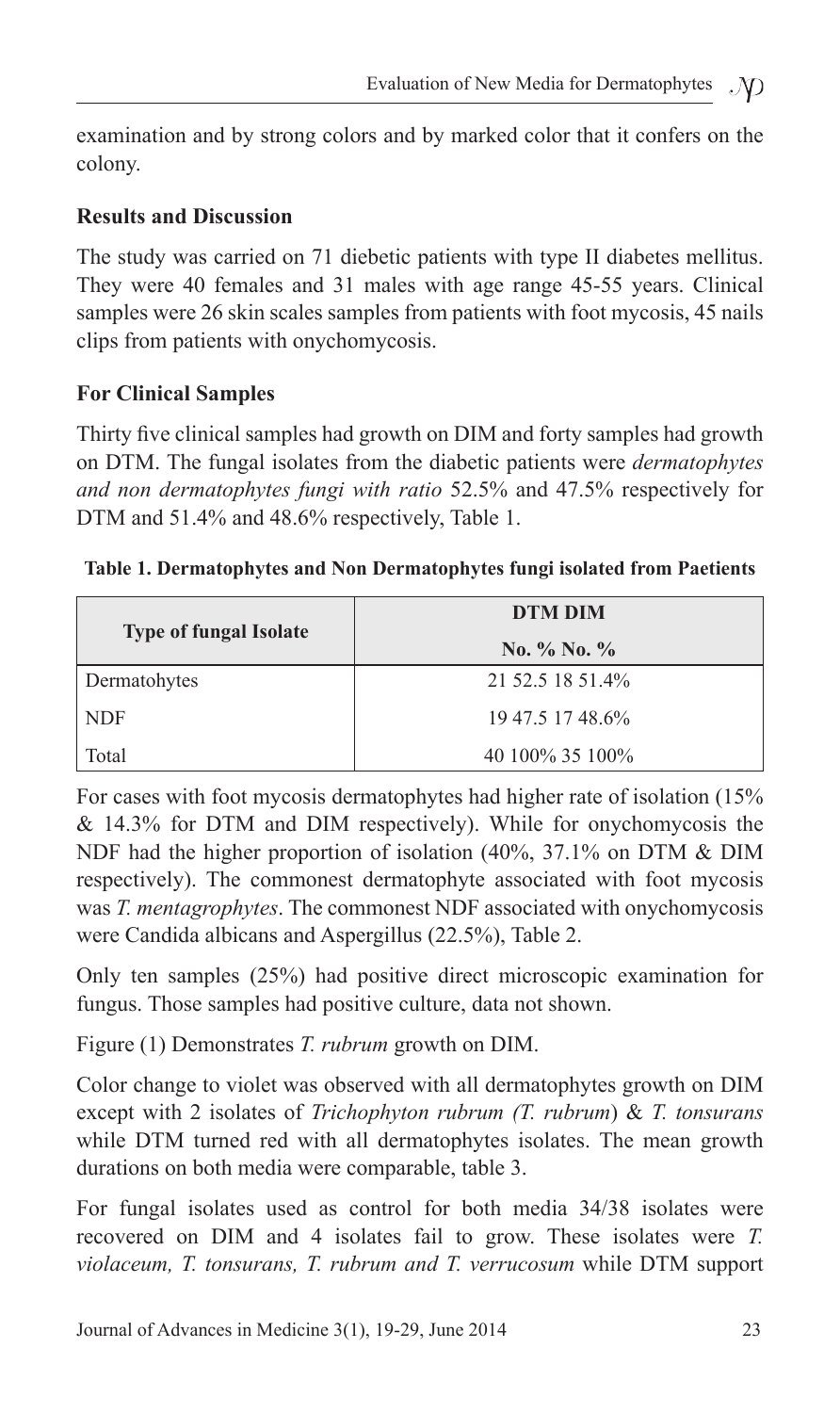the growth of all 38 dermatophytes isolates. Color change to violet was observed with all dermatophytes growth on DIM except for two isolates *T. rubrum & T. tonsurans* while DTM turned red with all dermatophytes isolates. The mean growth durations on both media were comparable. Regarding non dermatophytes isolates subcultured on DIM & DTM both media support their growth with color change in 14/28 isolates on DTM and 16/28 isolates on DIM, Table 4.

|                      | <b>DTM</b><br>$(n=40)$ |               | <b>DIM</b><br>$(n=35)$ |               |
|----------------------|------------------------|---------------|------------------------|---------------|
|                      | No                     | $\frac{0}{0}$ | $\overline{N_0}$       | $\frac{0}{0}$ |
| Skin scales          | 6/40                   | 15%           | 5/35                   | 14.3%         |
| <b>Dermatophytes</b> | 5/40                   | 2.5%          | 5/35                   | 14.3%         |
| M. audouinii         | 1/40                   | 7.5%          | 1/35                   | 2.7%          |
| T. mentagrophytes    | 3/40                   | 2.5%          | 3/35                   | 8.1%          |
| M. canis             | 1/40                   | 2.5%          | 1/35                   | 2.7%          |
| <b>NDF</b>           | 1/40                   | 2.5%          | $\overline{0}$         | $\mathbf{0}$  |
| Aspergillus.         | 1/40                   | 85%           | $\overline{0}$         | $\theta$      |
| <b>Nails</b>         | 34/40                  | 85%           | 30/35                  | 85.7%         |
| <b>Dermatophytes</b> | 16/40                  | 40%           | 13/35                  | 37.1%         |
| M. audouinii         | 1/40                   | 2.5%          | 1/35                   | 2.7%          |
| T. mentagrophytes    | 7/40                   | 17.5%         | 6/35                   | 16.2%         |
| T. schonlenii        | 1/40                   | 2.5%          | 1/35                   | 2.7%          |
| E. floccosum         | 3/40                   | 7.5%          | 3/35                   | 8.1%          |
| T.verrucosum         | 1/40                   | 2.5%          | 0/35                   | $\theta$      |
| <b>T.</b> tonsurans  | 2/40                   | $5\%$         | 1/35                   | 2.7%          |
| T. rubrum            | 1/40                   | 2.5%          | 1/35                   | 2.7%          |
| <b>NDF</b>           | 18/40                  | 45%           | 17/35                  | 48.6%         |
| Candida albicans     | 9/40                   | 22.5%         | 9/35                   | 21.6%         |
| Aspergillus          | 9/40                   | 22.5%         | 8/35                   | 21.6%         |

**Table 2. Isolated fungus from positive clinical samples.**

The mean time of isolation of fungus showed none statistically significant difference between both media for slowly growing fungi (P=0.3), intermediate growing fungi ( $P=0.26$ ) and rapidly growing fungi ( $P=0.500$ ), Table 5. The cost of one culture on DTM was about 5\$ while that for DIM is about 2\$(data not shown).

The sensitivity, specificity and accuracy of DIM as primary isolation media were 85%, 100% and 91.5% respectively, Table 6.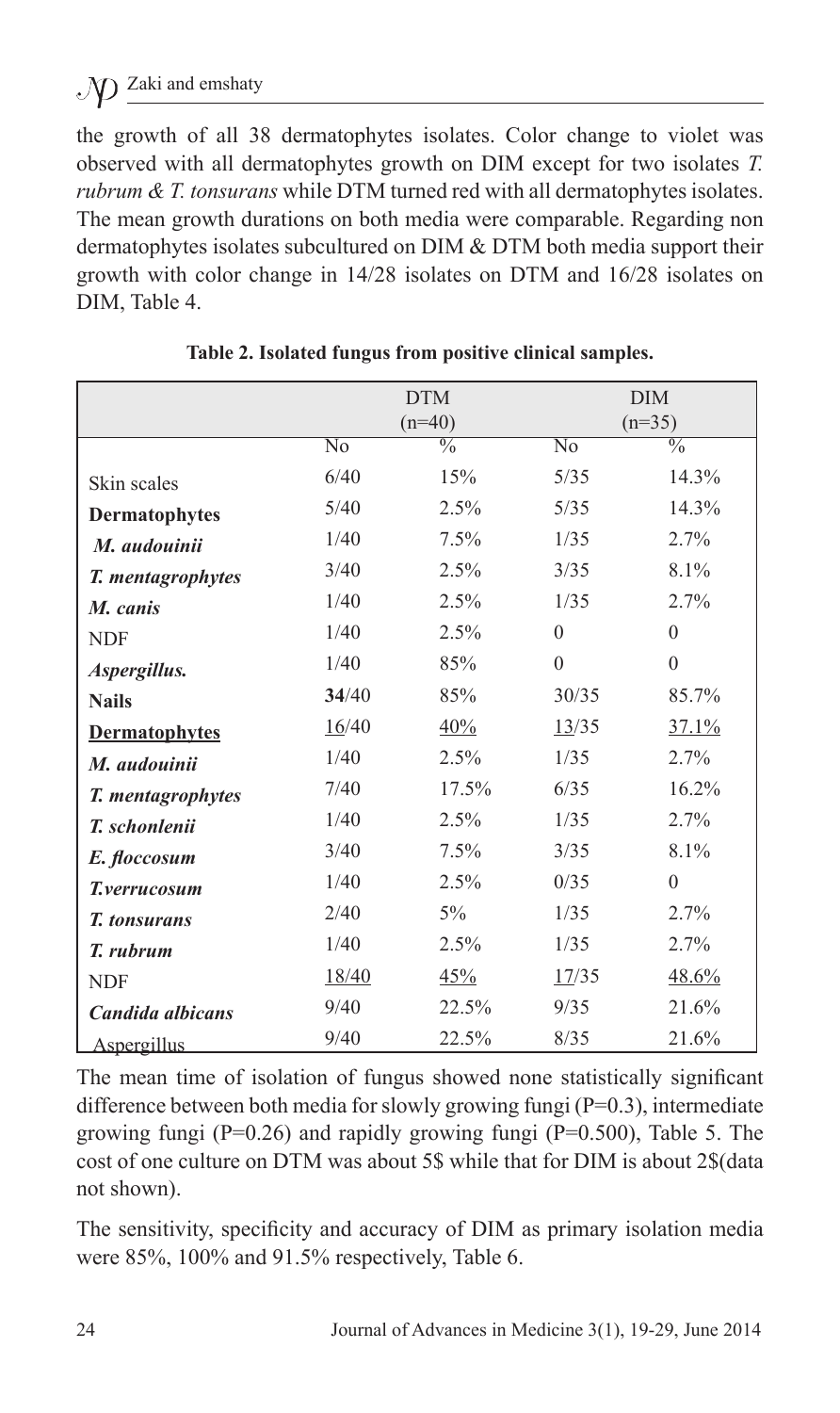Superficial mycoses are limited to skin, hair, nails and mucous membranes. The most common etiological agents are dermatophytes and yeasts of Candida genus [11]. Culture is a valuable adjunct to direct microscopy and is essential to identify more dermatophytes. Sabauroud dextrose media is considered as media selective against most dermatophyte and non dermatophytic moulds. Many typical isolates of common dermatophytes can be identified directly from primary isolation media. Identification characters include: colony pigmentation, texture, morphological structure (macroconidia, microconidia, spirals, pectinate branches, etc) [1].

|                   |                | <b>DIM</b>      |                                            | <b>DTM</b>     |                 |                                                             |  |
|-------------------|----------------|-----------------|--------------------------------------------|----------------|-----------------|-------------------------------------------------------------|--|
| <b>Isolates</b>   | $\bf N_0$      | Color<br>change | <b>Duration</b><br>(days)<br>$mean \pm SD$ | $\bf No$       | Color<br>change | <b>Duration</b><br>(days)<br>mean <sup>±</sup><br><b>SD</b> |  |
| Dermatophytes     |                |                 |                                            |                |                 |                                                             |  |
| M. audouinii      |                |                 |                                            |                |                 |                                                             |  |
| T. mentagrophytes | $\overline{2}$ | 2/2             | $13.75 \pm 1.79$                           | $\overline{2}$ | 2/2             | $14\pm2.0$                                                  |  |
| T. schonelenii    | 9              | 9/9             | $7.11 \pm 0.99$                            | 10             | 10/10           | $7.9 \pm 1.04$                                              |  |
| E. floccosum      | 1              | 1/1             | 15                                         | 1              | 1/1             | 14                                                          |  |
| T.verrucosum      | 3              | 3/3             | $8.33 \pm 0.58$                            | 3              | 3/3             | $8.33 \pm 0.58$                                             |  |
| T. tonsurans      | $\Omega$       | $\Omega$        | $\theta$                                   | 1              | 1/1             | 15                                                          |  |
| M. canis          | 1              | 1/1             | 15                                         | $\mathfrak{2}$ | 2/2             | 15±21                                                       |  |
| T. rubrum         | 1              | 1/1             | 8                                          | 1              | 1/1             | 9                                                           |  |
| Non               | 1              | 1/1             | 8                                          | 1              | 1/1             | $\mathbf Q$                                                 |  |
| dermatophytes     | 9              | 2/9             | $\overline{2}$                             | 9              | 2/9             | $2.11 \pm 0.33$                                             |  |
| Candida albicans  | 8              | 3/8             | $3.1 \pm 0.35$                             | 10             | 6/10            | $3.2\pm 0.42$                                               |  |
| Aspergillus       |                |                 |                                            |                |                 |                                                             |  |
| Total             | 35             | 23/35           |                                            | 40             | 29/40           |                                                             |  |

**Table 3. Species, color changes and mean duration time of isolation for different dermatophytes and non dermatophytes from clinical samples on DIM & DTM**

Onychomycosis, a condition that occurs with increased frequency in patients with diabetes [11, 12], is known to exacerbate diabetic foot problems [13, 14] and reduce patients'overall quality of life [15, 16]. The dermatophyte fungi*T. rubrum* and *T. mentagrophytes* are the predominant pathogens, causing 80–90% of all onychomycosis infections  $[17, 18]$ . However in the present study the most frequently isolated fungus species were *Candida*, *Aspergillus*. Similar results were reported by Himioglu *et al.*,  $(2005)^{18}$  reported that  $(41%)$  of patients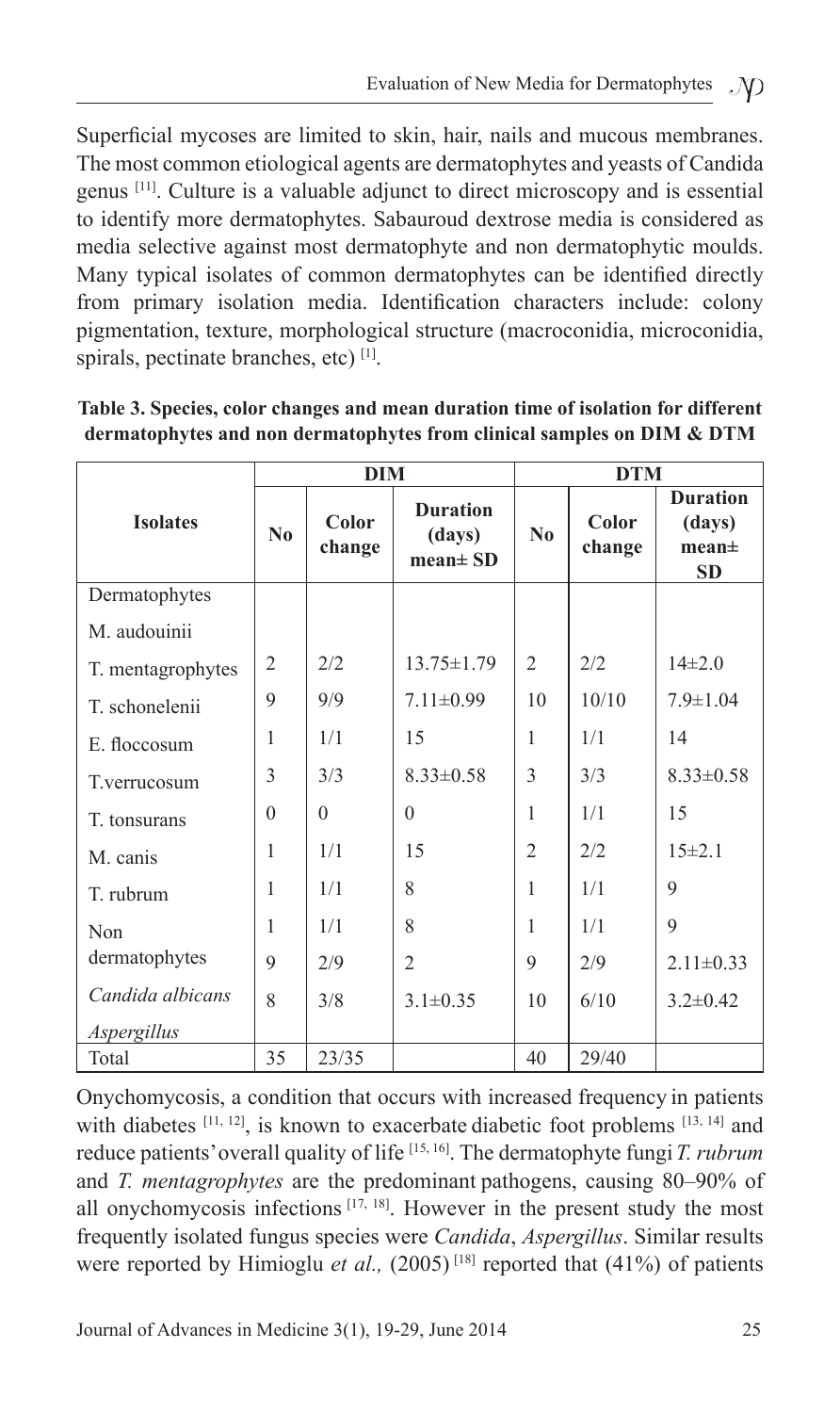with onychomycosis were due to Candida species, and Garg *et al.*, (2004)<sup>[19]</sup> found that Candida albicans, which was found in 22 patients (24.27%) and thirty-six (39.58%) non dermatophyte molds were isolated from 29 patients. Suggested predisposing factors for these results include immunosuppression, poor peripheral circulation, peripheral neuropathy and trauma.

|                        |                | <b>DTM</b> |       |                                                   | <b>DIM</b> |       |                                               |
|------------------------|----------------|------------|-------|---------------------------------------------------|------------|-------|-----------------------------------------------|
| <b>Isolates</b>        | $\bf No$       | growth     | color | Duration<br>In days<br>$mean \pm$<br>$\mathbf{S}$ | growth     | color | Duration<br>In days<br>means±<br>$\mathbf{S}$ |
| Dermatophytes          |                |            |       |                                                   |            |       |                                               |
| T.<br>mentagrophytes   | 12             | 12/12      | 12/12 | $6.4 \pm 0.7$                                     | 12/12      | 12/12 | $6.08 \pm 0.67$                               |
| M. canis               | $\mathbf{1}$   | 1/1        | 1/1   | $6.0 \pm 0.1$                                     | 1/1        | 1/1   | $6.0 \pm 0.1$                                 |
| T. schonelenii         | $\mathbf{1}$   | 1/1        | 1/1   | $12\pm1.0$                                        | 1/1        | 1/1   | $10 \pm 2.0$                                  |
| E. floccosum           | $\overline{4}$ | 4/4        | 3/4   | $7.75 \pm 1.7$                                    | 4/4        | 4/4   | $7.25 \pm 0.96$                               |
| T. rubrum              | $\overline{4}$ | 4/4        | 4/4   | $8.5 \pm 1$                                       | 3/4        | 2/4   | $8\pm1$                                       |
| M. audouinii           | 3              | 3/3        | 2/3   | $9.67 \pm 2.5$                                    | 3/3        | 3/3   | $9.33 \pm 1.1$                                |
| T. violaceum           | $\overline{4}$ | 4/4        | 4/4   | $10\pm0.8$                                        | 3/4        | 3/4   | $10\pm 2$                                     |
| M. gypsum              | $\mathbf{1}$   | 1/1        | 1/1   | $6.0 \pm 2.0$                                     | 1/1        | 1/1   | $7.0 \pm 1.0$                                 |
| T. tonsurans           | $\overline{4}$ | 4/4        | 4/4   | $8.75 \pm 0.96$                                   | 3/4        | 2/4   | $8.67 \pm 0.58$                               |
| T. verrucosum          | $\overline{4}$ | 4/4        | 4/4   | $8.25 \pm 0.5$                                    | 3/4        | 3/4   | $8.33 \pm 0.5$                                |
| Total<br>dermatophytes | 38             | 38/38      | 37/38 |                                                   | 34/38      | 32/38 |                                               |
| Non                    |                |            |       |                                                   |            |       |                                               |
| dermatophytes          | 16             | 16/16      | 8/16  | $2.50 \pm 0.52$                                   | 16/16      | 8/16  | $2.56 \pm 0.51$                               |
| Aspergillus            |                |            |       |                                                   |            |       |                                               |
| Mucor                  | 3              | 3/3        | 2/3   | $3.67 \pm 0.58$                                   | 3/3        | 1/3   | $3.33 \pm 0.47$                               |
| Candida albicans       | 9              | 9/9        | 4/9   | $2.0 \pm 0.1$                                     | 9/9        | 7/9   | $2\pm.02$                                     |
| <b>Total NDMs</b>      | 28             | 28/28      | 14/28 |                                                   | 28/28      | 16/28 |                                               |
| Total                  | 66             | 66/66      | 51/66 |                                                   | 62/66      | 48/66 |                                               |

**Table 4. Comparison of culture, color change and mean growth duration of different dermatophytes and nondermatophytes on DTM and DIM (Sub cultured cases: 66).**

The genus *Aspergillus* was the most common species detected in our study. This may be explained by the presence of this species in some tropical and temperate areas as a predominant one.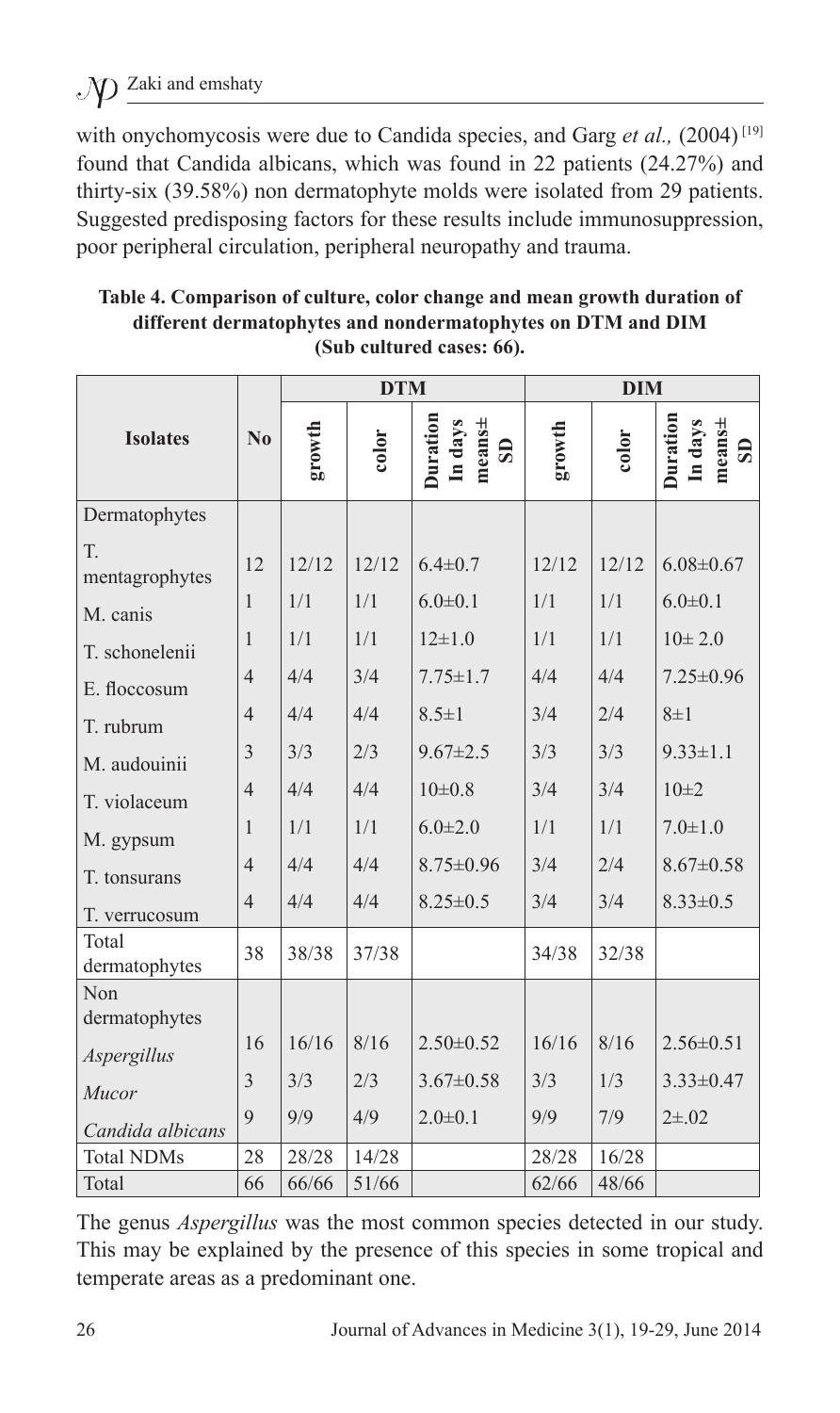It is difficult to determine the role of non dermatophyte fungi (NDF) as primary pathogens. Studies are required to evaluate their ability to invade intact healthy skin and nails, which is a known characteristic of dermatophytes. However, it is conceivable to speculate that NDF can colonize skin and nails that are damaged by trauma, or by other keratinophilic dermatophytes, thereby contributing to infection [18].

|                               | <b>DIM</b>     |                       | <b>DTM</b> |                       |         |
|-------------------------------|----------------|-----------------------|------------|-----------------------|---------|
|                               | N <sub>0</sub> | Days<br>$Mean \pm SD$ | $\bf No$   | Days<br>$mean \pm SD$ | P value |
| Slowly growing<br>fungi       | 5              | $13\pm3$              | 7          | $13.8 \pm 2.6$        | 0.3     |
| Intermediate<br>Growing fungi | 13             | $8.07 \pm 2.3$        | 14         | $8.57 \pm 1.7$        | 0.26    |
| Rapid<br>Growing fungi        | 17             | $2.58 \pm 0.59$       | 19         | $2.58 \pm 0.65$       | 0.500   |
| Total                         | 35             |                       | 40         |                       |         |

**Table 5. Mean primary isolation duration**

For laboratory diagnosis of mycotic infections direct microscopy using KOH preparation plays an important role in diagnosing nail fungal infections. In the present study all ten samples that were positive by microscopic examination were also positive by culture.

#### **Table 6. Evaluation of DIM as medium for primary isolation of fungi in comparison to DTM**

|            | <b>DTM</b>      |                 |              |  |  |  |  |
|------------|-----------------|-----------------|--------------|--|--|--|--|
| <b>DIM</b> | <b>Positive</b> | <b>Negative</b> | <b>Total</b> |  |  |  |  |
| Positive   | 34              |                 | 35           |  |  |  |  |
| Negative   |                 | 30              | 36           |  |  |  |  |
| Total      | 40              |                 |              |  |  |  |  |

Sensitivity: 85% Specificity: 100% Accuracy : 91.5%

Furthermore, nails that are positive by microscopic examination may sometimes yield negative cultures. A possible reason for this discrepancy is that fungi seen on KOH examination may not be viable by the time they are inoculated in vitro and hence do not grow as expected. Also, sampling the nail beyond the distal tip may not yield positive cultures because the infection advances proximally and the fungal elements at the distal end of the nail are less likely to be viable.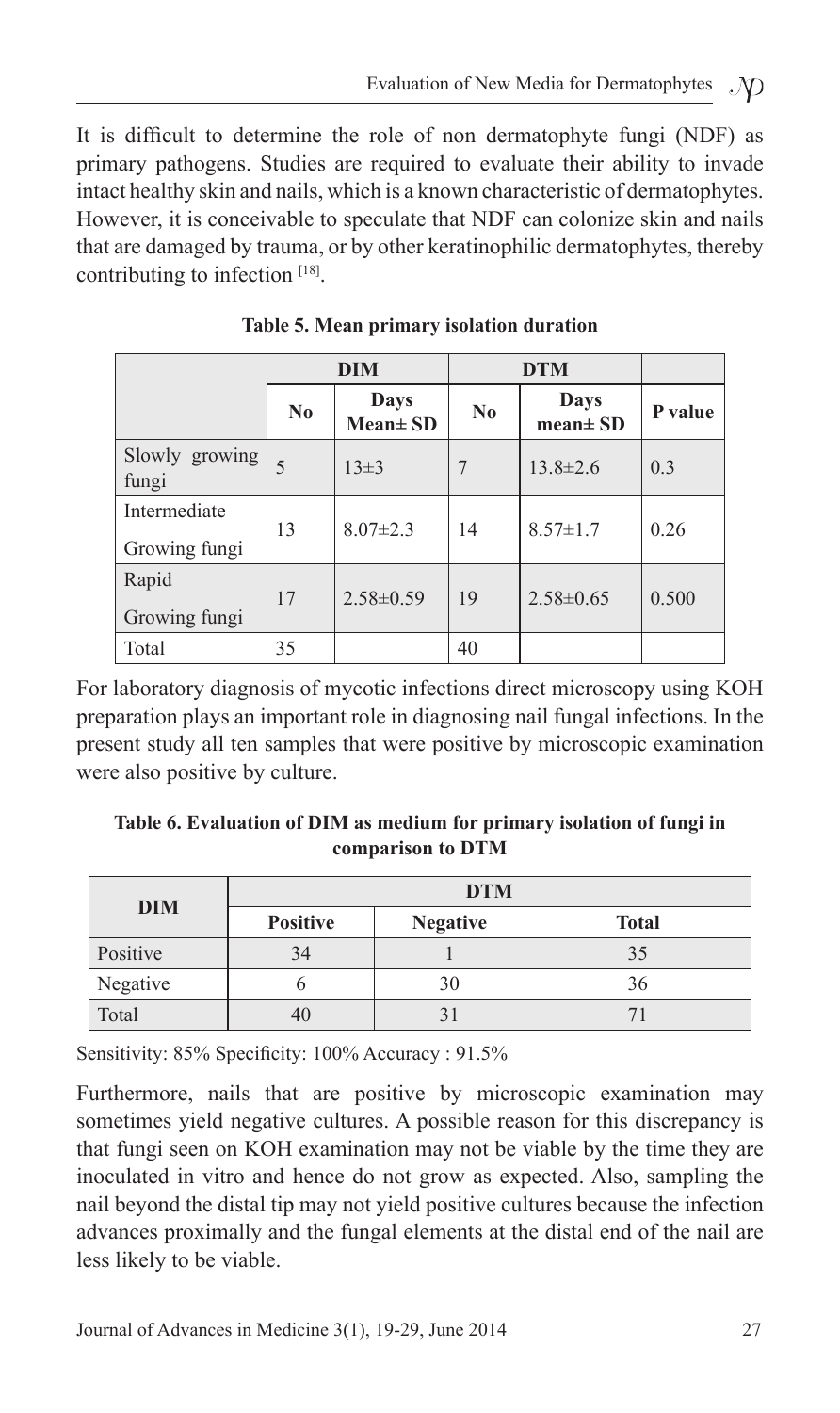Less frequent isolated dermatophytes from nails such as T. schonolini and T, verrucosum were isolated Sebacaree *et al.,* 2008 [20] reported that in Southern Europe and Arabic countries, zoophilic dermatophytes, such as Microsporum canis or Trichophyton verrucosum may cause onychomycosis. The isolation of T.verrucosum may be due to infection of scalp of this patient with contamination of defect in nail.

Valuable finding in our study was that both media used DTM and DIM, when used as primary isolation media or as sub culture media for control fungal isolates, had similar results. However, five isolates failed to grow one isolate of *T. mentagrophytes*, one isolate *T. verrucosum*, one *T. tonsurans* and two *Aspergillus* species. Similar results were obtained for the control strains.

It is relevant to recall that the concentration of cycloheximide in DIM (4 mg/ ml) is eight times higher than that in DTM (0.5 mg/ml). A previous report documented that a higher concentration of cycloheximide (5 mg/ml) inhibited the growth of *T. rubrum* and *H. capsulatum*, while these organisms grew well at a lower concentration. It was also reported that the organisms' responses to cycloheximide were variable and depended upon various factors like the concentration of cycloheximide, the duration of exposure of the organism to the drug, species specificity and the development of resistance during exposure to cycloheximide. Interestingly, cycloheximide seems to affect also the growth of other species such as *T. rubrum, T. violaceum and T.verrucosum*.

Regarding non dermatophytes isolates *Candida albicans* was able to grow and induce a color change in the medium, about 100% did grow and approximately 40% of the isolates grew and induced a color change in the medium of both clinical samples and isolates. The lack of a color change in DIM associated with the development of *C. albicans* isolates is attributable to their acidification of the growth medium.

The sensitivity of DIM in indicating the development of both dermatophytes and non dermatophytes species exceeded 80%; with specificity 100%. There was also no difference in the mean time of isolation of different species of fungus. These results are comparable with previous reports  $[9, 10]$ .

This study highlights the importance of non dermatophytes as a causative fungal pathogen in onychomycosis and tinea pedis infections in diabetic patients. The results of our study also clearly indicate that the use of new DIM is an inexpensive, rapid and accurate means of presumptively identifying both dermatophytes and non dermatophytes recovered from clinical specimens.

#### **References**

1 Tampieri MP. 2004. Update on the diagnosis of dermatomycosis. *Parassitologia*; **46** (2): 183-6.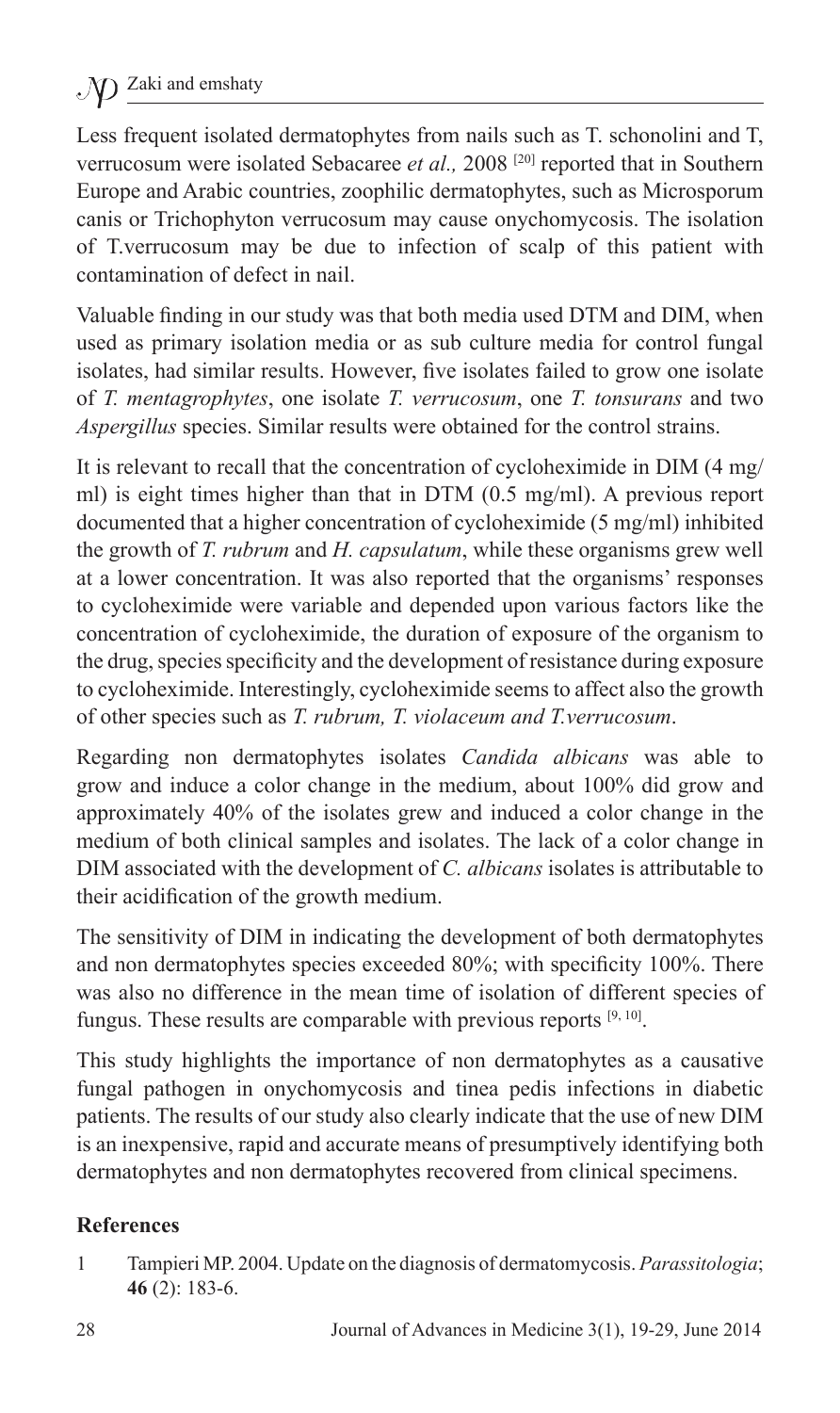- 2 Tosti A, 2000. Piraccini BM, Lorenzi S. Onychomycosis caused by nondermatophytic molds. *J Am Acad Dermatol*; **42**(4):217-20.
- 3 Gupta AK, Horgan-Bell CB and Summerbell RC. 1998. Onychomycosis associated with *Onychocola canadienesis*: Ten cases reports and a review of the literature. *J Am Acad Dermatol*; **39**(3): 410-15.
- 4- korepová M.. Mycoses and diabetes. . *Vnitr Lek*; **52**: 2006, 470-473.
- 5 Taplin D, Zaias N, Rebell G, Blank H. 1969. Isolation and recognition of dermatophytes on a new medium (DTM). *Arch Dermatol*; **99**(3): 203-9.
- 6 Taplin D. 1972. Dermatophyte test medium. *J Investig Dermatol*.; **19**(1): 23-8.
- 7 Elewski BE, Leyden J, Rinaldi MG, Atillasoy E. 2002. Office practice-based confirmation of onychomycosis: a US nationwide prospective survey. *Arch Intern Med*; **162**(2): 2133-38
- 8 Sinski JT, Swanson JR, Kelley LM. 1972. Dermatophyte test medium: clinical and quantitative appraisal. *J. Investig Dermatol*; **58**(1): 405-11.
- 9 Kane J, Summerbell RC. 1999. *Trichophyton*, *Microsporum*, *Epidermophyton* and agents of superficial mycoses. Murray PR, Baron E J, Pfaller MA, Tenover FC, Yolken RH ed. Manual of Clinical Microbiology, 7th ed. American Society for Microbiology, Washington, D.C; **23**(2): 1275-98.
- 10 Milne LJR. Fungi. Mackie and McCartney eds. 2001. *Practical Medical Microbiology*, 14th ed Churchill Livingstone; **23**(1) 695-17.
- 11 Nardin ME, Pelegri DG, Manias VG and Mendez Ede L. 2006. Etiological agents of dermatomycoses isolated in a hospital of Santa Fe City, Argentina. *Rev Argent Microbiol*; **38**(2): 25-7.
- 12 Gupta AK, Konnikov N, MacDonald P. 1998. Prevalence and epidemiology of toenail onychomycosis in diabetic subjects: a multicentre survey. *Br J Dermatol*; **139**(2): 665–71.
- 13 Boyko WL, Doyle JJ, Ryu S, Gause D. 1999. Onychomycosis and its impact on secondary infection development in the diabetic population (Poster). Presented at the 4th annual meeting of the International Society for Pharmacoeconomics and Outcomes Research (ISPOR), Arlington; 23–6.
- 14 Greene RA, Scher RK. 1987. Nail changes associated with diabetes mellitus. *J Am Acad Dermatol*; **16**(2): 1015–21.
- 15 RichP, HareA. 1999. Onychomycosis in a special patient population: focus on the diabetic. *Int J Dermatol*; **38**(2): 17–9.
- 16 Drake LA, Scher RK, Smith EB, Faich GA, Smith SL, Hong JJ, Stiller MJ. Effect of onychomycosis on quality of life. *J Am Acad Dermatol* 1998; **38**(4): 702–4.
- 17 Kemna ME, Elewski BE. 2000. A U.S. Epidemiologic survey of superficial fungal diseases. *J Am Acad Dermatol*; **35**(2): 539–42.